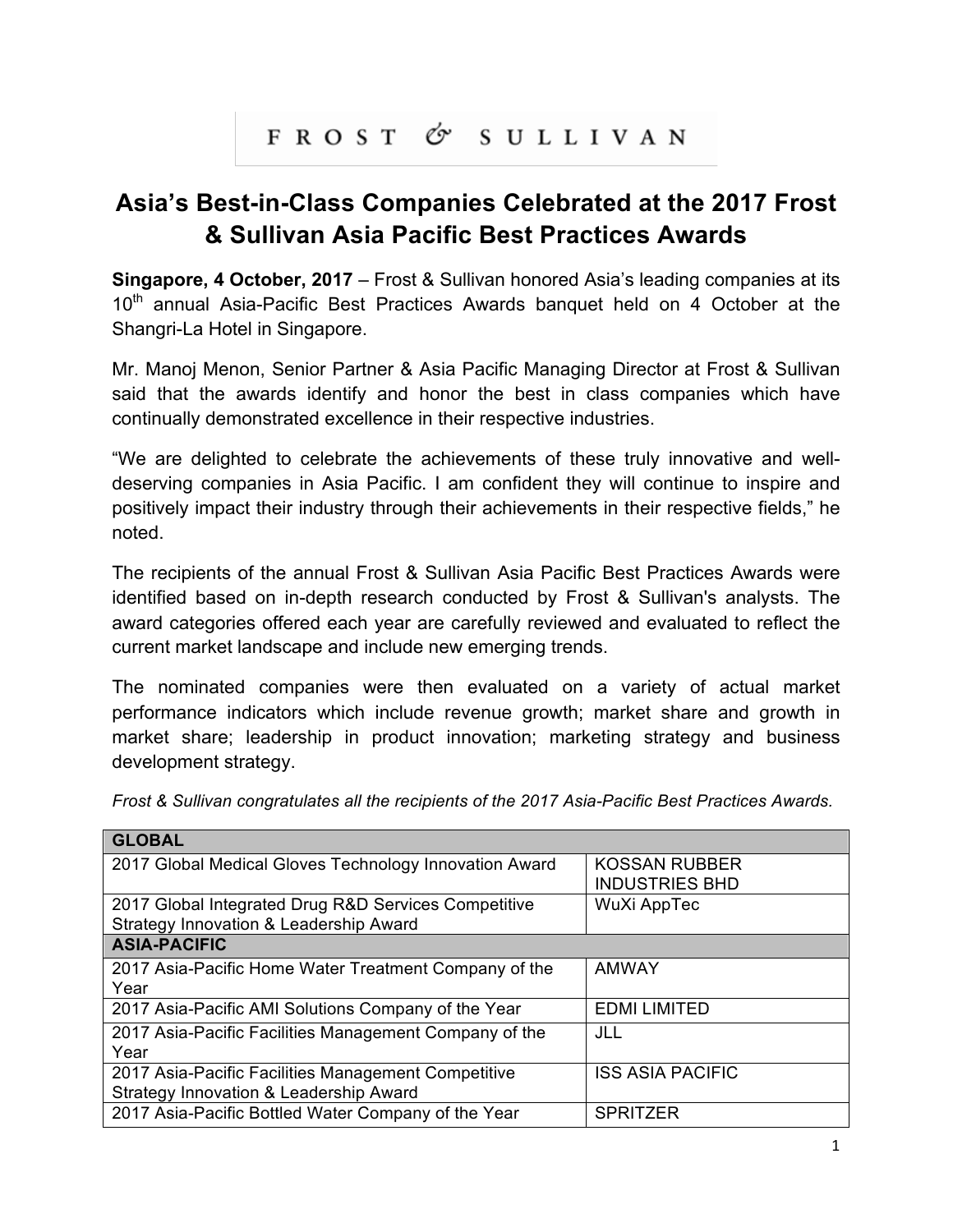| 2017 Asia-Pacific Critical Physical Infrastructure Vendor of                       | <b>SCHNEIDER ELECTRIC</b>                   |
|------------------------------------------------------------------------------------|---------------------------------------------|
| the Year                                                                           |                                             |
| 2017 Asia-Pacific Data Center Power New Product<br><b>Innovation Award</b>         | <b>SCHNEIDER ELECTRIC</b>                   |
| 2017 Asia-Pacific Renewable Energy Growth Excellence                               | <b>VESTAS ASIA PACIFIC WIND</b>             |
| Leadership Award                                                                   | <b>TECHNOLOGY PTE LTD</b>                   |
| 2017 Asia-Pacific Outbound Systems Market Share                                    | <b>ASPECT SOFTWARE (ASIA</b>                |
| Leadership Award                                                                   | PACIFIC) PTE LTD                            |
| 2017 Asia-Pacific Video Conferencing Price/Performance<br>Leadership Award         | <b>LOGITECH</b>                             |
| 2017 Asia-Pacific Customer Experience System Integrator of                         | <b>DIMENSION DATA ASIA</b>                  |
| Year                                                                               | <b>PACIFIC</b>                              |
| 2017 Asia-Pacific Managed Cloud Service Provider of the                            | <b>DATAPIPE</b>                             |
| Year                                                                               |                                             |
| 2017 Asia-Pacific Edge Computing Product Line Strategy                             | <b>HEWLETT PACKARD</b>                      |
| Leadership Award                                                                   | <b>ENTERPRISE</b>                           |
| 2017 Asia-Pacific Hybrid IT Technology Vendor of the Year                          | <b>HEWLETT PACKARD</b><br><b>ENTERPRISE</b> |
| 2017 Asia-Pacific Hybrid IT Service Provider of the Year                           | <b>CENTURYLINK</b>                          |
| 2017 Asia-Pacific Managed UC Services Provider of the Year                         | <b>TATA COMMUNICATIONS</b>                  |
| 2017 Asia-Pacific Data Communications Service Provider of                          | <b>ORANGE BUSINESS</b>                      |
| the Year                                                                           | <b>SERVICES</b>                             |
| 2017 Asia-Pacific Outsourced Customer Experience                                   | TELEPERFORMANCE INDIA                       |
| Competitive Strategy Innovation and Leadership Award                               |                                             |
| 2017 Asia-Pacific Inbound Contact Routing Systems Market<br>Share Leadership Award | <b>AVAYA</b>                                |
| 2017 Asia-Pacific Smart Utility Platform Provider of the Year                      | <b>SILVER SPRING NETWORKS</b>               |
| 2017 Asia-Pacific CRO Growth Excellence Leadership Award                           | <b>CMIC HOLDINGS</b>                        |
| 2017 Asia-Pacific CRO Customer Value Leadership Award                              | <b>COVANCE INC</b>                          |
| 2017 Asia-Pacific Nonalcoholic Steatohepatitis (NASH)                              | HISTOINDEX PTE. LTD.                        |
| Diagnostics New Product Innovation Award                                           |                                             |
| 2017 Asia-Pacific Healthcare IT Product Line Strategy<br>Leadership Award          | HITACHI, LTD                                |
| 2017 Asia-Pacific Mass Spectrometry Company of the Year                            | SHIMADZU                                    |
| 2017 Asia-Pacific Gas Chromatography New Product                                   | SHIMADZU                                    |
| <b>Innovation Award</b>                                                            |                                             |
| 2017 Asia-Pacific Hospital IT Company of the Year (Clinical                        | <b>GE HEALTHCARE</b>                        |
| Information Systems)                                                               |                                             |
| 2017 Asia-Pacific Regional Warehouse Service Provider of                           | LF LOGISTICS                                |
| the Year                                                                           |                                             |
| 2017 Asia-Pacific Regional E-Commerce Logistics Service                            | <b>KERRY LOGISTICS</b>                      |
| Provider of the Year                                                               | <b>NETWORK LIMITED</b>                      |
| 2017 Asia-Pacific Telecoms Tower Company of the Year                               | <b>EDOTCO</b>                               |
| <b>SOUTHEAST ASIA</b>                                                              |                                             |
| 2017 Southeast Asia Smart Grid Solutions Company of the<br>Year                    | TRILLIANTS NETWORKS, INC.                   |